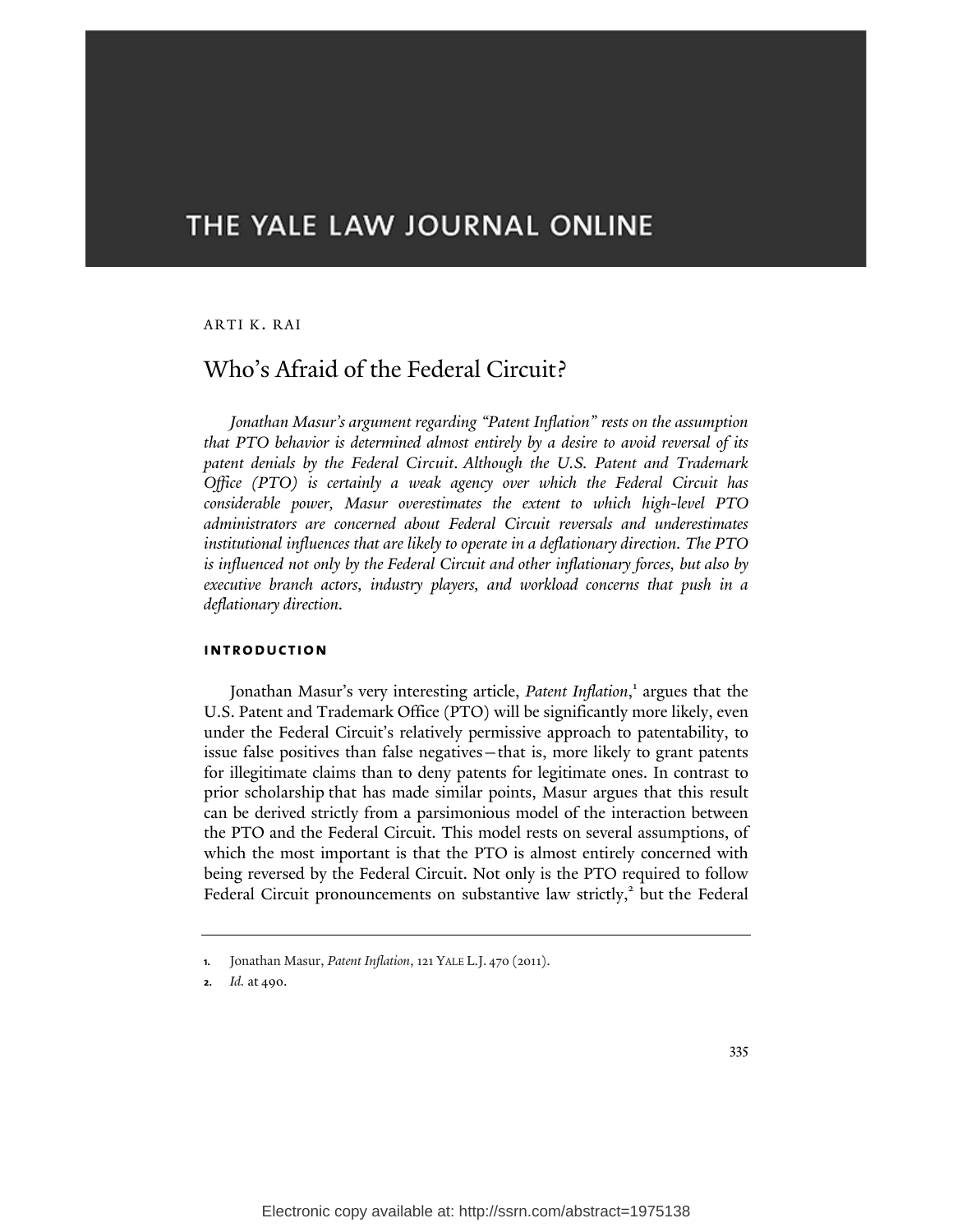Circuit "holds the power to significantly and directly affect the interests of the PTO's administrators." 3

Specifically, Masur posits that PTO administrators will be motivated by a desire to avoid direct reversals by the Federal Circuit. Moreover, because the ex parte nature of patent examination creates a situation where direct reversals occur almost entirely in the context of patent denials, the agency will be extremely cautious about such denials. It will refuse to deny patents in any situation where a patent denial could conceivably be reversed by any threejudge panel of the Federal Circuit. Although a variety of pressures will deter the agency from granting *all* patent applications, the PTO will still produce many more false positives than false negatives.<sup>4</sup>

Masur does note the possibility of other pressures on the PTO. These include Congress, the President, and private interests. But he says that "it is unlikely that [these] interests exert a strong pull on PTO behavior."<sup>5</sup> As an institutional corrective, Masur proposes much more robust implementation of administrative proceedings (such as opposition proceedings) that allow third parties to contest a patent application fully. Because third parties would presumably appeal to the Federal Circuit if their administrative opposition was unsuccessful, frequent use of such proceedings would allow the PTO to be reversed directly—not simply when it denies patents but also when it sustains patents.<sup>6</sup> Masur's suggestion is quite timely, as Congress has finally-after many years of debate—implemented legislation that sets up full-blown trialtype proceedings for third parties that want to oppose patents.<sup>7</sup>

I agree with aspects of Masur's argument. Indeed, I have argued that, because patent denials are more likely to represent true negatives than patent grants are to represent true positives, PTO denials and grants should be treated asymmetrically by reviewing courts.<sup>8</sup> Additionally, the PTO's relative weakness as an agency cannot be denied. Unlike most agencies with portfolios involving complex technological and scientific problems, the PTO does not have

**<sup>3.</sup>** *Id.* at 498.

**<sup>4.</sup>** *Id.* at 488-90.

**<sup>5.</sup>** *Id.* at 498.

**<sup>6.</sup>** *Id.* at 521.

**<sup>7.</sup>** *See* Leahy-Smith America Invents Act, Pub. L. No. 112-29, § 6, 125 Stat. 284, 299-305 (2011) (to be codified at 35 U.S.C. §§ 311-19), *available at* http://w[ww.gpo.go](www.gpo.go)v/fdsys/pkg/ PLAW-112publ29/pdf/PLAW-112publ29.pdf.

**<sup>8.</sup>** Arti K. Rai, *Allocating Power over Fact-Finding in the Patent System*, 19 BERKELEY TECH. L.J. 907, 911-12 (2004), *available at* http://w[ww.btlj.org/data/articles/](www.btlj.org/data/articles/) 19\_03\_04.pdf.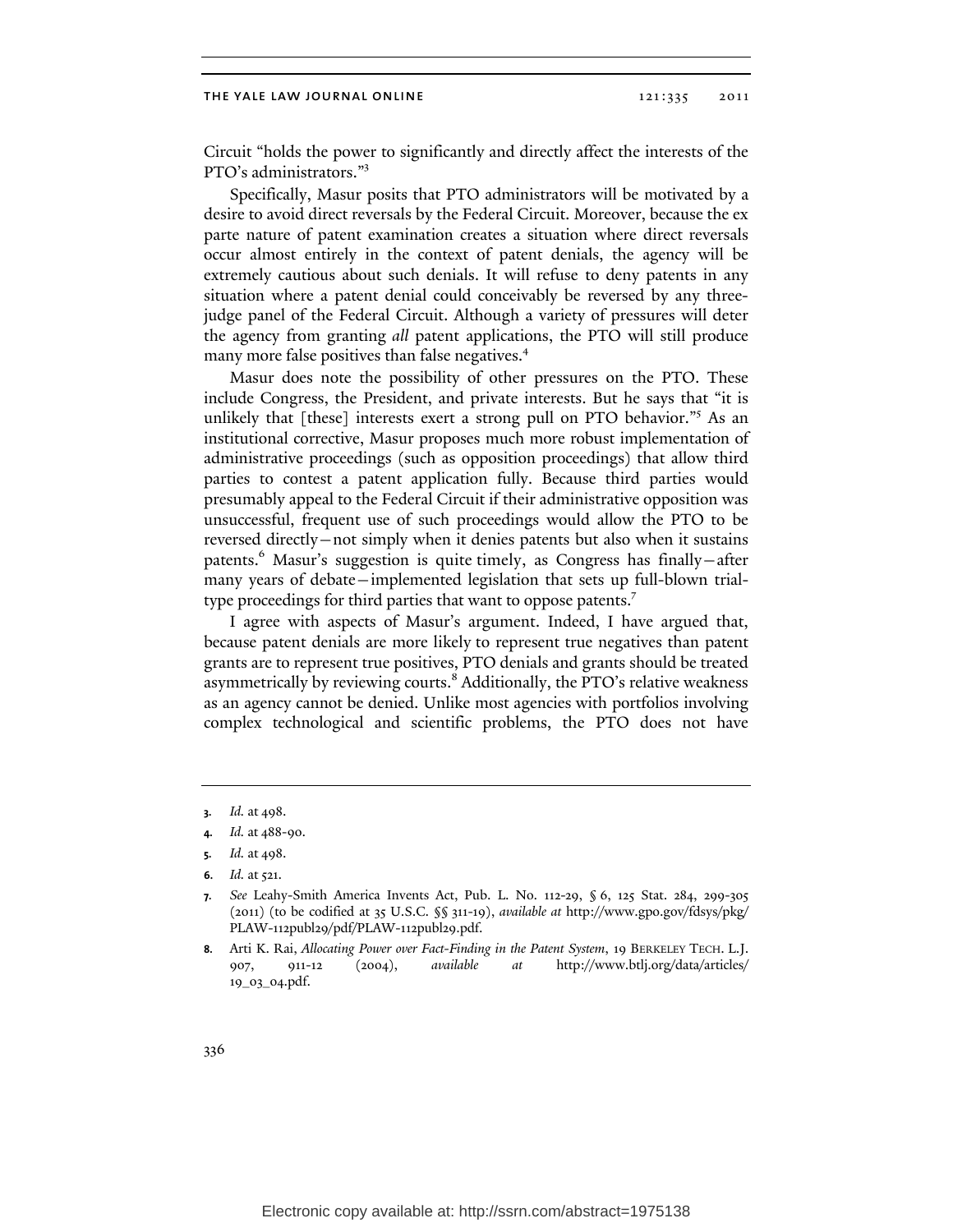rulemaking authority over the substantive questions that it addresses.<sup>9</sup> The Federal Circuit appears to have taken this lack of rulemaking authority to mean that the PTO is entitled to no deference on *any* of its views of substantive law or policy (including views that may be expressed in adjudication of individual patents).<sup>10</sup>

I believe, however, that Masur both overestimates the extent to which high-level PTO administrators are concerned about Federal Circuit reversals and underestimates institutional influences that are likely to operate in a deflationary direction (i.e., to effect a contraction in the bounds of patentability). As to the first point, the history of patent law since the creation of the Federal Circuit is, in significant part, a history of expansion through Federal Circuit reversal of PTO patent denials. Of course, a single reversal particularly in an area with little prior precedent—may simply represent the PTO guessing incorrectly about the Federal Circuit's preferences. But *repeated* PTO attempts to argue against the Federal Circuit cannot be explained away so easily. In at least three key doctrinal areas—the application of the nonobviousness requirement to biotechnology, the patentable subject matter inquiry for mathematical algorithm patents, and the so-called "teaching, suggestion, or motivation" test for combining prior art to show obviousness the PTO has made such repeated attempts. One explanation for these actions is that, from the agency's standpoint, certain deflationary readings of patentability requirements reduce workload pressure and enhance overall reputational capital without unduly distressing patent applicants and industry players.

To be sure, concerns about workload and reputation may go only so far. In each case noted above, the PTO ultimately capitulated. And it appears to have capitulated without even attempting to appeal the Federal Circuit reversal to the Supreme Court. This pattern appears to be changing, however. Not only is the PTO influenced by other executive branch actors participating in certain appeals directly, it is also regularly filing Supreme Court amicus briefs that take

**<sup>9.</sup>** *See* Therasense, Inc. v. Becton, Dickinson & Co., 649 F.3d 1276, 1294 (Fed. Cir. 2011) ("[T]he broadest of the PTO's rulemaking powers . . . does NOT grant the Commissioner the authority to issue substantive rules." (quoting Merck & Co. v. Kessler, 80 F.3d 1543, 1549-50 (Fed. Cir. 1996)) (alteration and capitalization in *Therasense*) (citation omitted in *Therasense*)).

**<sup>10.</sup>** For an extended discussion of the PTO's lack of substantive rulemaking authority and of the Federal Circuit's refusal to apply deference to PTO decisionmaking on substantive law or policy, see Stuart Minor Benjamin & Arti K. Rai, *Who's Afraid of the APA? What the Patent System Can Learn from Administrative Law*, 95 GEO. L.J. 269, 293-308 (2007).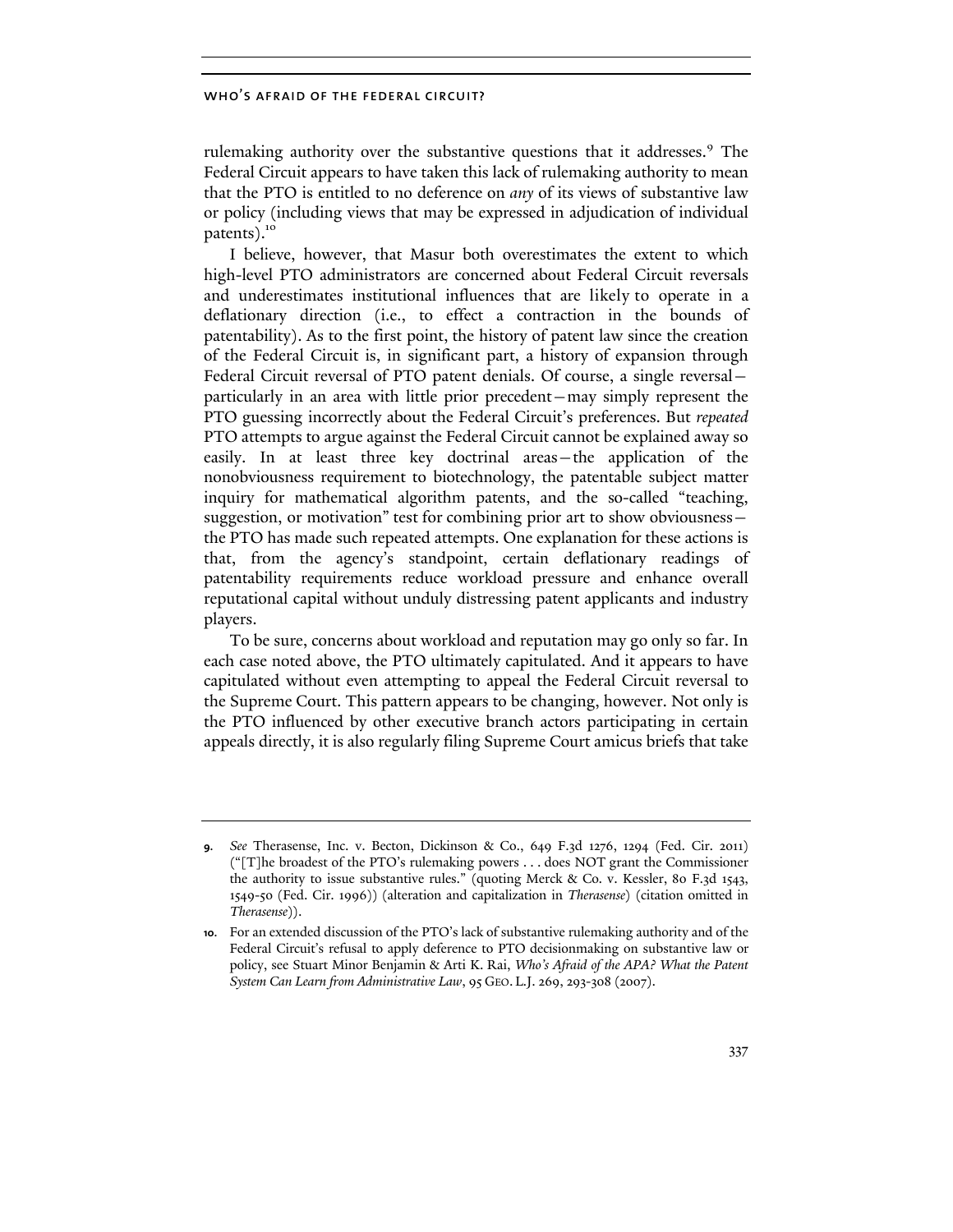positions contrary to those taken by the Federal Circuit. In many of these cases, the PTO's positions point in a deflationary direction.

Perhaps most interestingly, the PTO has in several cases actively exploited ambiguity in Federal Circuit case law to write ex ante guidelines that operate in a deflationary direction. In one of these cases, the PTO was pushed by agencies that tend to be wary of patents. Another case involved industries where relevant players are interested in at least a limited form of deflation. All in all, we see indications of the PTO positioning itself not as an agent of the Federal Circuit but, instead, as a potential competitor that is sometimes interested in deflation.

My account in this short response is positive, not normative. I explore normative issues at length elsewhere.<sup>11</sup> Briefly, however, if one's normative goal is patent deflation, the deflationary effect certain executive branch and industry actors appear to have had on PTO positions would suggest bolstering further the influence of these other actors.

# **i. (repeated) federal circuit reversal of pto patent denials**

Since 1982, when the Federal Circuit was created, a significant percentage of patent law expansion has occurred in the context of Federal Circuit reversal of PTO patent denials. As noted above, a single reversal—even in a salient case—may simply reflect the PTO's misapprehension of the Federal Circuit's position. The same cannot be said for salient disputes where the PTO presses its position repeatedly. In the 1980s and 1990s, a pattern of repeated reversals emerged in two flagship areas of technological inquiry: biotechnology and software. In addition, starting in the 1990s, the Federal Circuit repeatedly reversed the PTO's attempts to demonstrate that prior art could be combined to show nonobviousness even in cases where the art did not reveal a specific documentary "teaching, suggestion, or motivation."<sup>12</sup>

In the 1993 case *In re Bell*,<sup>13</sup> the PTO pressed the argument that, for the average scientist working in the area, knowing a general method for selecting genes through the use of nucleotide probes, as well as the complete or partial

**<sup>11.</sup>** Arti K. Rai, *Patentability Policy Across the Executive Branch: What the DNA Patent Controversies Teach About Institutional Choice*, 61 DUKE L.J. (forthcoming 2012).

**<sup>12.</sup>** The "teaching, suggestion, or motivation" test is stated in *In re Sang-Su Lee*, 277 F.3d 1338, 1343 (Fed. Cir. 2002). *KSR International Co. v. Teleflex Inc.*, 550 U.S. 398 (2007), criticized the Federal Circuit's strict application of this test. *Id.* at 415.

**<sup>13.</sup>** 991 F.2d 781 (Fed. Cir. 1993).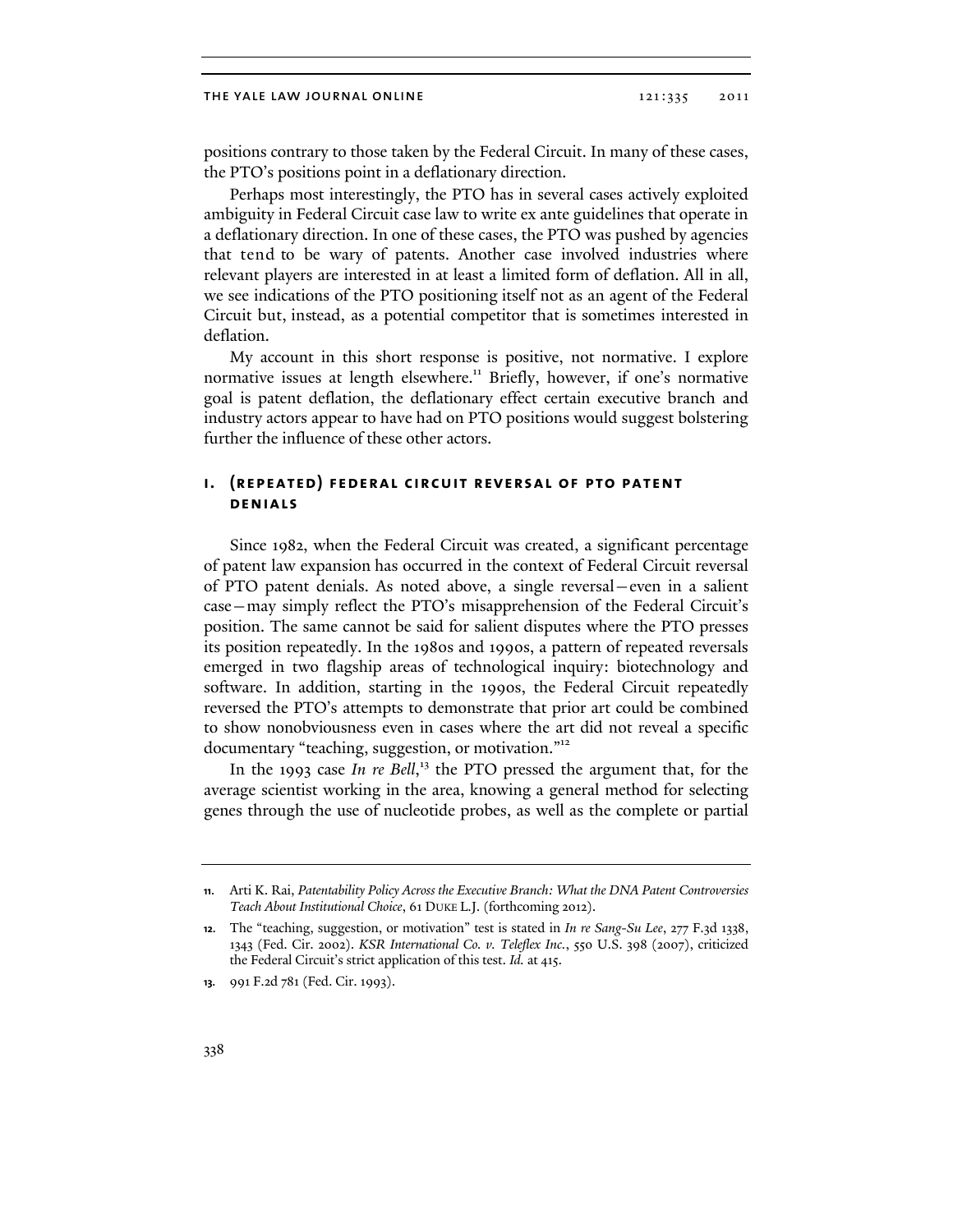amino acid of the protein for which a gene of interest coded, would render the DNA base sequence for the gene obvious.<sup>14</sup> The Federal Circuit in that case dismissed as largely irrelevant the PTO's assessment of biotechnological science.<sup>15</sup> The court instead invoked analogies to chemical synthesis, analogies that had the effect of reducing nonobviousness in biotechnology to a novelty standard.<sup>16</sup> Faced with a decision that might significantly increase the flow of dubious patent applications, the PTO redoubled its efforts. Two years later, in In re Deuel,<sup>17</sup> the agency made its case again. In once again rejecting the PTO, the *Deuel* opinion pointedly cited to *Bell*. 18

Another notable example of the PTO repeatedly holding the line on patentability occurred in the late 1980s and early 1990s with respect to software as patentable subject matter. In two controversies, the 1989 case of *In re Iwahashi*19 and the 1994 case of *In re Alappat*, <sup>20</sup> the PTO determined that the "means-plus-function" claims in question—essentially, claims to any computer "means" that could perform particular mathematical functions—did not represent patentable subject matter. According to the PTO, applications that could encompass (as these applications did) any general-purpose computer represented unpatentable mathematical algorithms.<sup>21</sup> In both cases, the Federal Circuit reversed.22 The Federal Circuit's en banc opinion in *Alappat* chastised the PTO for ignoring statements in *Iwahashi* and other Federal Circuit opinions stating that claims written in "means-plus-function" format must be construed as strictly limited by physical structures recited in the specification.<sup>23</sup> The en banc court's displeasure may have been enhanced by the fact that highlevel PTO administrators had stacked the appellate process within the PTO so as to ensure a rejection of the *Alappat* patent.<sup>24</sup>

- **16.** *See id.*
- **17.** 51 F.3d 1552 (Fed. Cir. 1995).
- **18.** *Id.* at 1559 ("The PTO's focus on known methods for potentially isolating the claimed DNA molecules is also misplaced because the claims at issue define compounds, not methods." (citing *Bell*, 991 F.2d at 785)).
- **19.** 888 F.2d 1370 (Fed. Cir. 1989).
- **20.** 33 F.3d 1526 (Fed. Cir. 1994) (en banc).
- **21.** *Id.* at 1539; *Iwahashi*, 888 F.2d at 1371.
- **22.** *Alappat*, 33 F.3d at 1545; *Iwahashi*, 888 F.2d at 1371.
- **23.** *Alappat*, 33 F.3d at 1539.
- **24.** *See id.* at 1530-36 (discussing the PTO's decision to set up an expanded appeals panel that overturned the original appellate panel's decision finding patentable subject matter).

**<sup>14.</sup>** *Id.* at 783.

**<sup>15.</sup>** *Id.* at 784.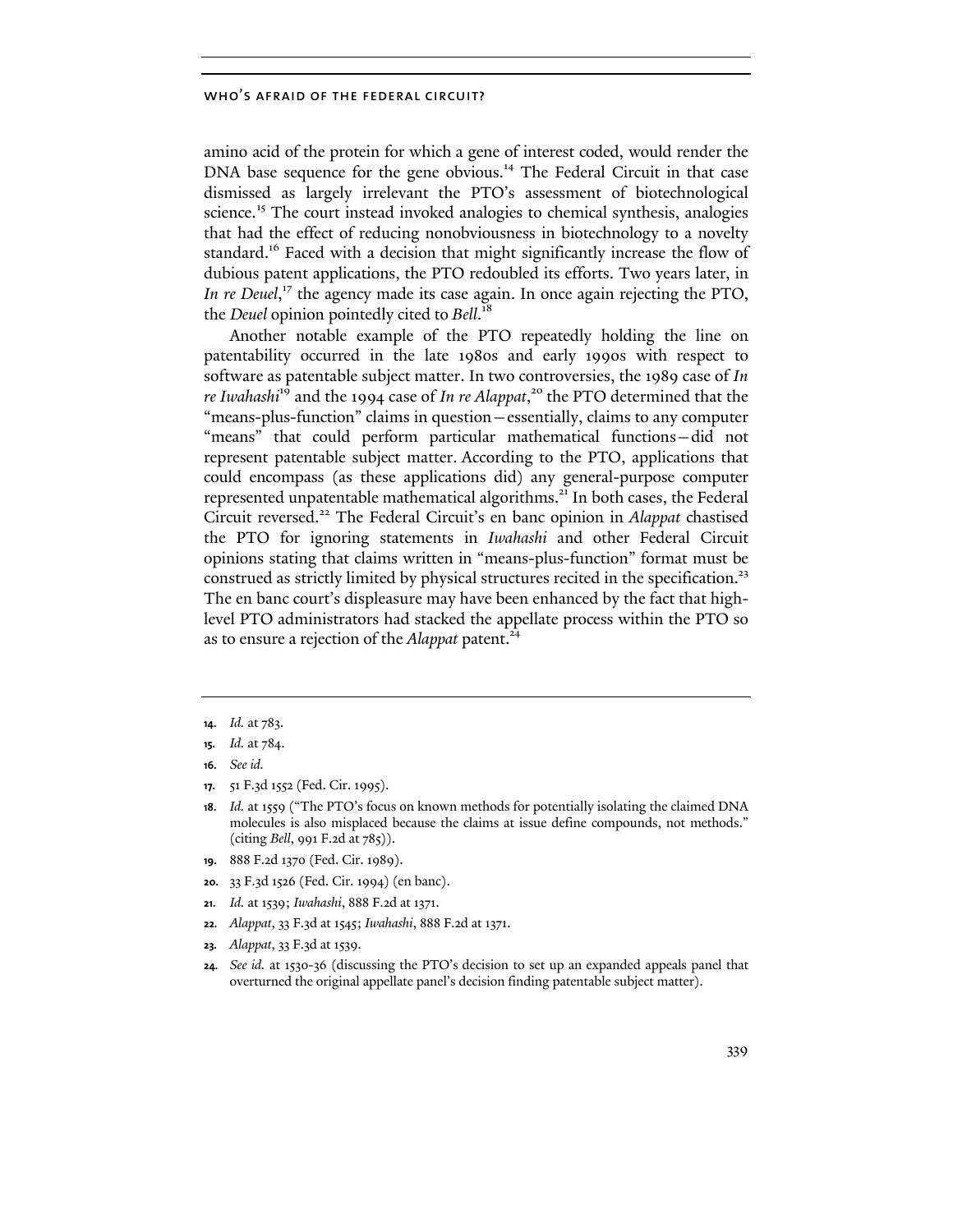Perhaps the most dramatic example of the PTO repeatedly being rebuffed by the Federal Circuit involved the requirement by many three-judge panels that PTO examiners identify a specific documentary "teaching, suggestion, or motivation" to combine prior art references when using these references for purposes of demonstrating obviousness. In cases spread over several years,<sup>25</sup> the PTO argued that its examiners should not always have to point to documentary evidence indicating that particular references should be combined. Rather, in keeping with pre-Federal Circuit case law on official notice,<sup>26</sup> examiners should be able to invoke their own knowledge of what constitutes ordinary skill in the art. Although Federal Circuit panels were not unanimous in rejecting the PTO's desire to rely on "common knowledge and common sense," a large number of panels penned excoriating opinions.<sup>27</sup> An agency that wanted to avoid reversal would (at least after the first opinion) have avoided all reference to common sense.

Of course, the PTO could have tried to appeal these repeated reversals on obviousness and patentable subject matter to the Supreme Court. Rather than appealing, the agency did ultimately capitulate. Whether this failure to appeal emerged from timidity on the part of the PTO or from an inability to convince the Department of Justice's Office of the Solicitor General that the Supreme Court would be interested in an appeal is unclear.<sup>28</sup> In any event, both the Supreme Court and the Solicitor General would begin to show interest starting in the late 1990s.

**<sup>25.</sup>** *See, e.g.*, *In re* Sang-Su Lee, 277 F.3d 1338, 1341-42 (Fed. Cir. 2002); *In re* Zurko, 258 F.3d 1379, 1386 (Fed. Cir. 2001); *In re* Dembiczak, 175 F.3d 994, 1000-01 (Fed. Cir. 1999).

**<sup>26.</sup>** *E.g.*, *In re* Bozek, 416 F.2d 1385, 1390 (C.C.P.A. 1969) (noting that an examiner could, in reaching a conclusion of obviousness, rely on the "common knowledge and common sense of the person of ordinary skill in the art").

**<sup>27.</sup>** *Sang-Su Lee,* 277 F.3d at 1341; *see* Benjamin & Rai, *supra* note 10, at 290-93 (discussing language in certain panel opinions).

**<sup>28.</sup>** Like other executive branch agencies (and in contrast to the FTC), the PTO lacks independent litigating authority. The Department of Justice (and specifically the Solicitor General) must sign off on any decision to appeal to the Supreme Court. *Compare* 15 U.S.C. § 56(a)(3) (2006) (granting the FTC litigating authority in the Supreme Court, subject to certain procedural requirements), *and* Office of Gen. Counsel, *A Brief Overview of the Federal Trade Commission's Investigative and Law Enforcement Authority*, U.S. FED. TRADE COMM'N (July 2, 2008), h[ttp://w](http://www.ftc.go)[ww.ftc.gov](www.ftc.go)/ ogc/brfovrvw.shtm (describing the FTC's independent litigating authority), *with* 31 U.S.C. § 516 (2006) (generally restricting the ability of agencies to litigate cases without Department of Justice approval).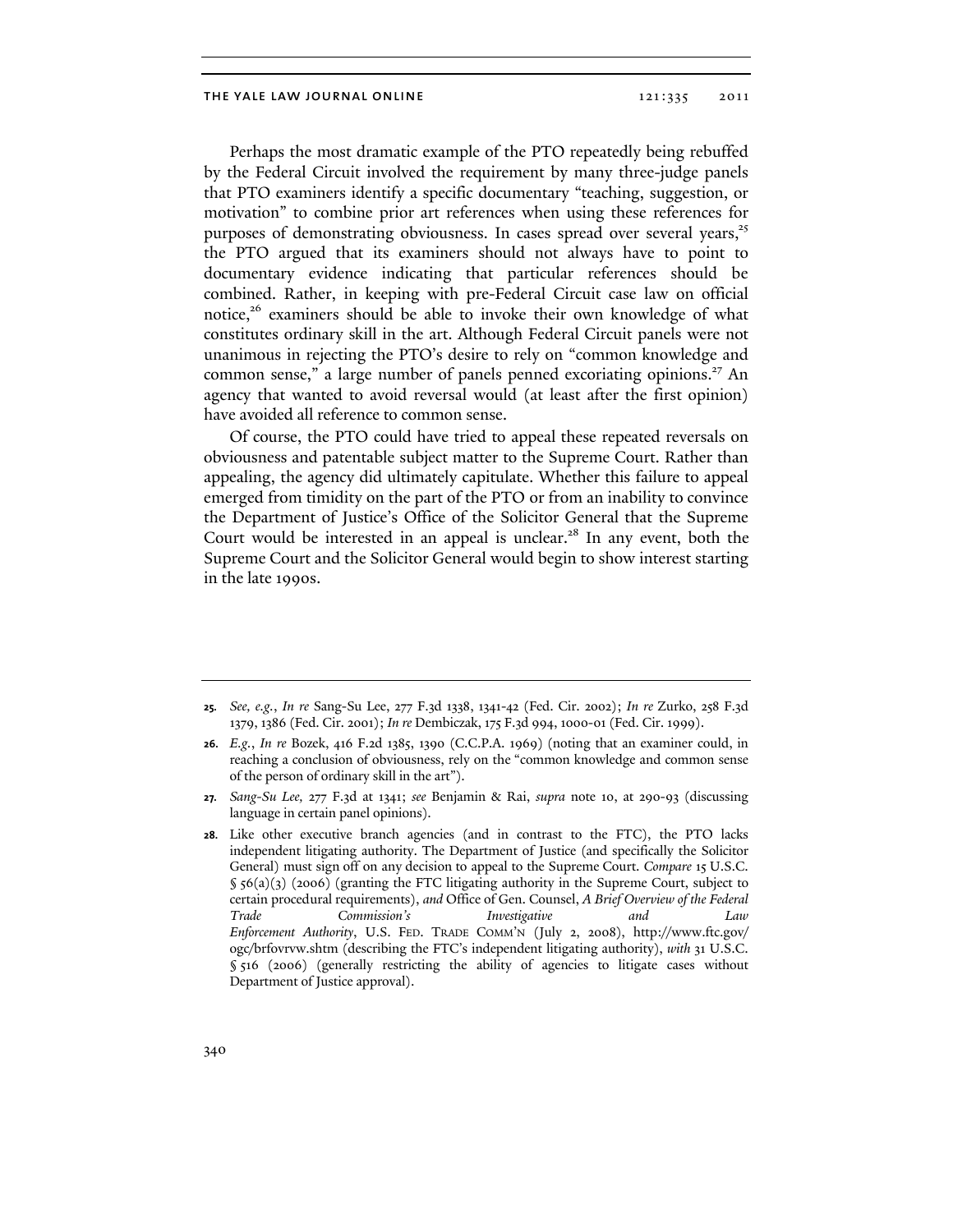# **ii. the emergence of patent law (and the pto) at the supreme court**

As John Duffy observed in a recent article,<sup>29</sup> the Supreme Court's renewed interest in patent law has, ironically enough, been associated with an assertion of power by the executive branch. The executive branch—led by the Solicitor General—has participated either as a party or as an amicus in sixteen of the eighteen patent law cases decided by the Supreme Court since 1996. In ten of the sixteen cases, the Solicitor General disagreed squarely with the Federal Circuit. In all but one of these ten cases, the Solicitor General won out over the Federal Circuit.<sup>30</sup>

Most notably for present purposes, the PTO co-authored the government brief in fifteen of the sixteen cases involving Solicitor General participation.<sup>31</sup> In nine of these cases, the PTO put itself on record as disagreeing with the Federal Circuit. And the PTO has been on the winning side of *all nine* of these cases. Five of the nine cases – Dickinson v. Zurko,<sup>32</sup> Medimmune, Inc. v. Genentech, *Inc*., <sup>33</sup> *KSR International Co. v. Teleflex Inc*., <sup>34</sup> *Microsoft Corp. v. AT&T Corp*., 35 and *Quanta Computer, Inc. v. LG Electronics, Inc.*36—point in a deflationary direction.

- **32.** 527 U.S. 150 (1999).
- **33.** 549 U.S. 118 (2007).
- **34.** 550 U.S. 398 (2007).
- **35.** 550 U.S. 437 (2007).
- **36.** 553 U.S. 617 (2008).

**<sup>29.</sup>** John F. Duffy, *The Federal Circuit in the Shadow of the Solicitor General*, 78 GEO. WASH. L. REV. 518 (2010).

**<sup>30.</sup>** These statistics are derived from updating Figure 8 in Professor Duffy's article, *id.* at 539, with the result in *Bilski v. Kappos*, 130 S. Ct. 3218 (2010), which was not decided at the time of the article's publication, as well as with three patent cases decided in the Court's 2010 Term: *Microsoft Corp. v. i4i Ltd. Partnership*, 131 S. Ct. 2238 (2011); *Board of Trustees of the Leland Stanford Junior University v. Roche Molecular Systems, Inc.*, 131 S. Ct. 2188 (2011); and *Global-Tech Appliances, Inc. v. SEB S.A.*, 131 S. Ct. 2060 (2011).

**<sup>31.</sup>** *See* Duffy, *supra* note 29, at 540. In addition to the cases cited by Duffy, the PTO coauthored the government's brief in *i4i*, 131 S. Ct. 2238, and *Global-Tech*, 131 S. Ct. 2060. The single exception is *Roche Molecular Systems*, 131 S. Ct. 2188, a case involving a statute (the Bayh-Dole Act, 35 U.S.C. §§ 200-212 (2006)) administered not by the PTO but by the National Institute of Standards and Technology.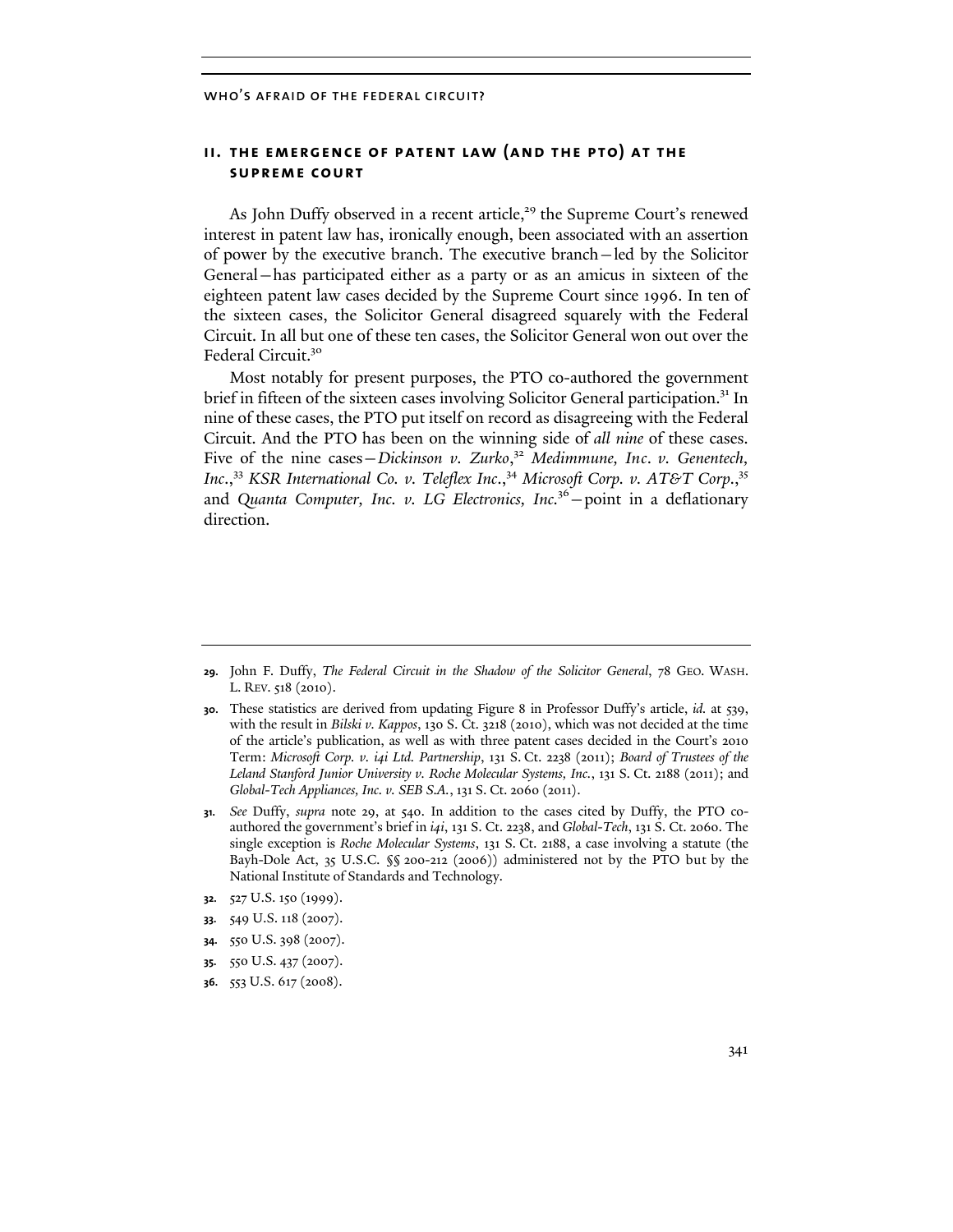For purposes of PTO power (and day-to-day operations), two victories over the Federal Circuit stand out.<sup>37</sup> The first was the Supreme Court decision in *Dickinson v. Zurko*. <sup>38</sup> In this case, to which the PTO was a party, the Supreme Court held that, because the PTO was an agency subject to the ordinary requirements of the Administrative Procedure Act (APA), its factfinding in patent denials was to be reviewed under highly deferential APA standards.<sup>39</sup>

Perhaps even more important was the Supreme Court's 2007 decision in *KSR International Co. v. Teleflex Inc.*40 In that case, the government filed an amicus brief detailing the ways in which a rigid requirement that examiners (or district courts) show "teaching, suggestion, or motivation"—particularly in documentary form—posed an unnecessary burden and was contrary to accepted administrative law principles of official notice.<sup>41</sup> In a unanimous opinion, the Supreme Court agreed.<sup>42</sup>

In *KSR*, the Supreme Court discussed briefly the longstanding patent law principle that although an invention that is "obvious to try" is not necessarily obvious, it can be obvious if the universe of possible solutions is finite and predictable.43 Although the *Bell* through *Deuel* line of cases discussed above was only nominally concerned with obvious-to-try jurisprudence (instead, the cases took the formalist position that methods are not appropriate prior art for claims drawn to chemical compounds), the PTO seized upon this short discussion to set up a test case, *In re Kubin*. <sup>44</sup> In its 2009 *Kubin* decision, the Federal Circuit unanimously agreed with the PTO and finally interred *Bell* and *Deuel*. <sup>45</sup> Thus, the PTO, in tandem with the Solicitor General and the Supreme Court, has pushed the Federal Circuit in a deflationary direction.

- **42.** *KSR*, 550 U.S. 398.
- **43.** *Id.* at 421.
- **44.** 561 F.3d 1351 (Fed. Cir. 2009).

**<sup>37.</sup>** Although *Medimmune*, 549 U.S. 118, *Microsoft*, 550 U.S. 437, and *Quanta*, 553 U.S. 617, all limit the power of the patent holder, they do not address the issues of patent application validity decided by the PTO.

**<sup>38.</sup>** 527 U.S. 150 (1999).

**<sup>39.</sup>** *Id.*

**<sup>40.</sup>** 550 U.S. 398 (2007).

**<sup>41.</sup>** Brief for the United States as Amicus Curiae Supporting Petitioner at 21-24, *KSR*, 550 U.S. 398 (No. 04-1350).

**<sup>45.</sup>** *Id.*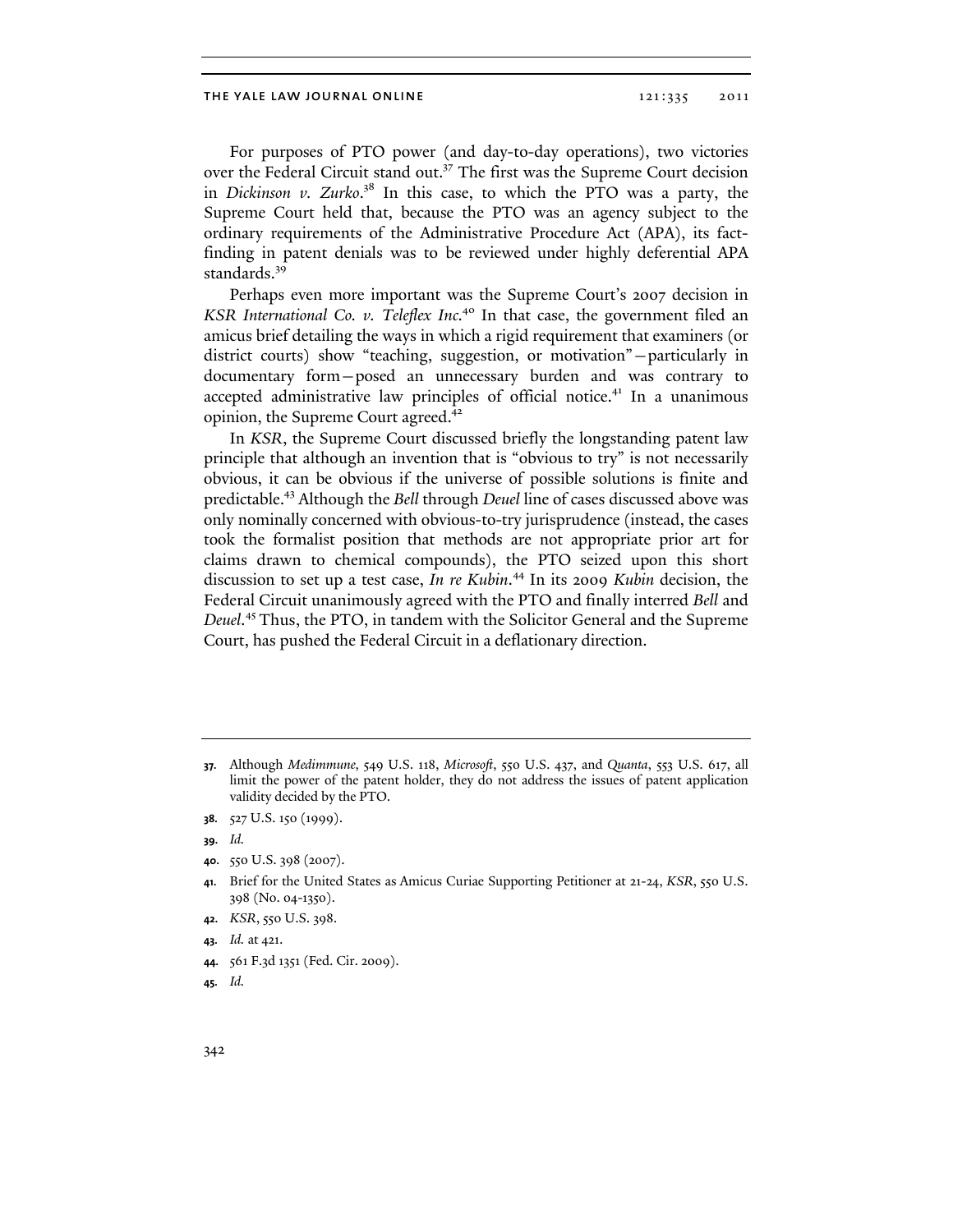#### **iii. exploiting ambiguity in federal circuit jurisprudence**

At the level of the Supreme Court appeal, the PTO has clearly been influenced by (and perhaps emboldened by) other executive branch actors. Supreme Court appeals are, however, perhaps the very definition of ex post policymaking. Ex post, the available policy space is often quite constrained. Even though the "patents are property rights" trope has many limitations, courts are legitimately concerned by the fact that they act quite late in the game, with the potential for significantly disturbing reasonable, investmentbacked expectations. For this reason, arguably the most interesting moves by the PTO have involved attempts to shape the debate ex ante, even in the absence of rulemaking authority over validity requirements.

Many of these PTO attempts have been in the life sciences. Here the executive branch actors that have emboldened the PTO have been the Department of Health and Human Services (HHS) and the National Institutes of Health (NIH). In the early 1990s, the NIH first raised the question of whether innovation goals would be served by patents on gene-related research that was several steps upstream from a full gene of known biological function.<sup>46</sup> By the late 1990s, the NIH had come to a conclusion. As large numbers of patent applications drawn to gene fragments of unknown biological function began to be filed, the NIH (and its expert consultants) sounded an alarm over the transaction-cost impediments that requirements to license numerous upstream patents could pose for subsequent research.<sup>47</sup> As a doctrinal matter, the NIH was concerned that these patent applications did not meet the utility requirement for patentability.<sup>48</sup>

Although the PTO was initially resistant—perhaps because the Federal Circuit had recently rebuffed it for interpreting utility too strictly in the 1995 Brana case<sup>49</sup> – a consequence of consistent NIH pressure was PTO guidelines

**<sup>46.</sup>** *See* Bernadine Healy, *Special Report on Gene Patenting*, 327 NEW ENG. J. MED. 664, 665 (1992).

**<sup>47.</sup>** *See* Michael A. Heller & Rebecca S. Eisenberg, *Can Patents Deter Innovation? The Anticommons in Biomedical Research*, 280 SCI. 698, 699 (1998). At the time, Professor Rebecca Eisenberg was an expert consultant to the NIH.

**<sup>48.</sup>** *Cf.* Harold Varmus, *Government*, *in* NAT'L RESEARCH COUNCIL, INTELLECTUAL PROPERTY RIGHTS AND THE DISSEMINATION OF RESEARCH TOOLS IN MOLECULAR BIOLOGY: SUMMARY OF A WORKSHOP HELD AT THE NATIONAL ACADEMY OF SCIENCES, FEBRUARY 15-16, 1996, at 66, 68 (1997) (expressing concern that applications did not meet utility requirement), *available at* http://[www.n](www.)ap.edu/ openbook.php?record\_id=5758.

**<sup>49.</sup>** *In re* Brana, 51 F.3d 1560 (Fed. Cir. 1995).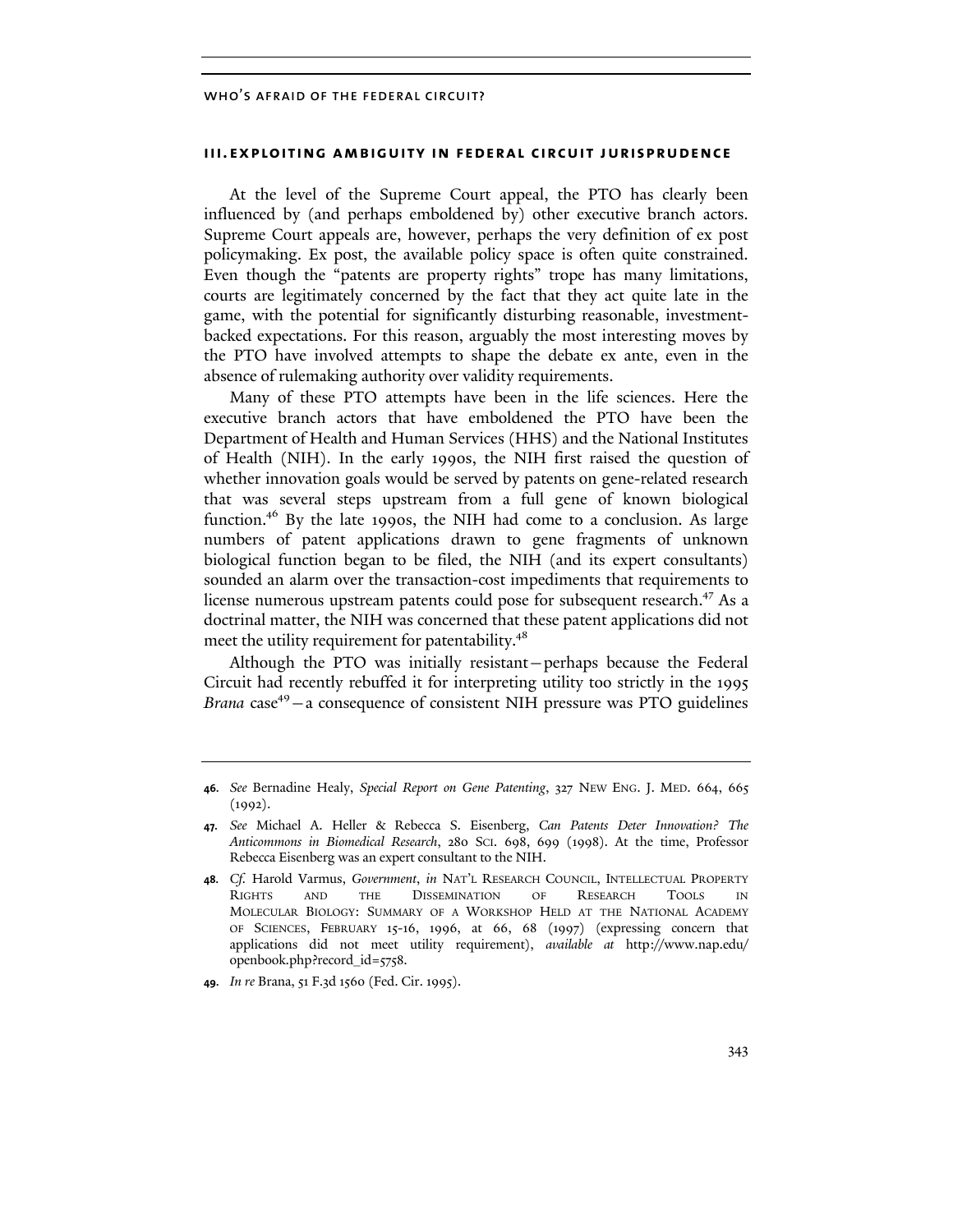(proposed in 1999 and finalized in 2001)<sup>50</sup> that raised the patentability bar posed by the utility requirement. These guidelines, upheld by the Federal Circuit in its 2005 In re Fisher decision,<sup>51</sup> allowed the PTO summarily to reject all claims to gene fragments of unknown biological function. Particularly given the contemporaneous *Bell* through *Deuel* line of case law that effectively eliminated the non-obviousness requirement in genomics, the PTO's utility guidelines appear to have been important in forestalling the development of a genomic patent thicket.<sup>52</sup>

Despite accepting the PTO's utility guidelines in *In re Fisher*, in keeping with its traditional approach, the Federal Circuit accorded the agency no deference.<sup>53</sup> It also dismissed as irrelevant policy arguments made by the PTO and its many academic and industry amici regarding how a strict interpretation of the utility standard had thwarted the formation of patent thickets.<sup>54</sup> Nonetheless, it seems plausible that the PTO had created favorable facts on the ground that would be difficult for the Federal Circuit to overturn.

On occasion, the PTO has also acted ex ante of its own accord. In recent years, many industry players have complained about how poorly claims on issued patents, particularly in information technology (IT), perform their notice function. Given the volume of complaints from important industry players, a response by the PTO was not surprising. Thus, in a prominent 2008 case, *Ex Parte Miyazaki*, <sup>55</sup> the PTO determined that examiners should find a patent claim "indefinite" (and thus reject it) if the claim is "amenable to two or more plausible claim constructions."<sup>56</sup> This interpretation of the indefiniteness requirement is significantly stricter than that applied by the Federal Circuit. The PTO justified its approach by noting that Federal Circuit precedent permits the agency to treat claims differently in prosecution than would courts in litigation because applicants have an opportunity to amend claims in prosecution.57 The *Miyazaki* approach was recently expanded and further

**54.** *Id.* at 1378.

**<sup>50.</sup>** Utility Examination Guidelines, 66 Fed. Reg. 1092 (Jan. 5, 2001); Revised Utility Examination Guidelines; Request for Comments, 64 Fed. Reg. 71,440 (Dec. 21, 1999).

**<sup>51.</sup>** 421 F.3d 1365 (Fed. Cir. 2005).

**<sup>52.</sup>** *See* Michael M. Hopkins et al., *DNA Patenting: The End of an Era?*, 25 NATURE BIOTECHNOLOGY 185, 186 (2007) (noting that many industry and public sector interviewees cited utility guidelines as having helped to forestall thickets).

**<sup>53.</sup>** *Fisher*, 421 F.3d at 1372.

**<sup>55.</sup>** No. 2007-3300, 89 U.S.P.Q.2d (BNA) 1207 (B.P.A.I. Nov. 19, 2008).

**<sup>56.</sup>** *Id.* at 1211.

**<sup>57.</sup>** *Id.*